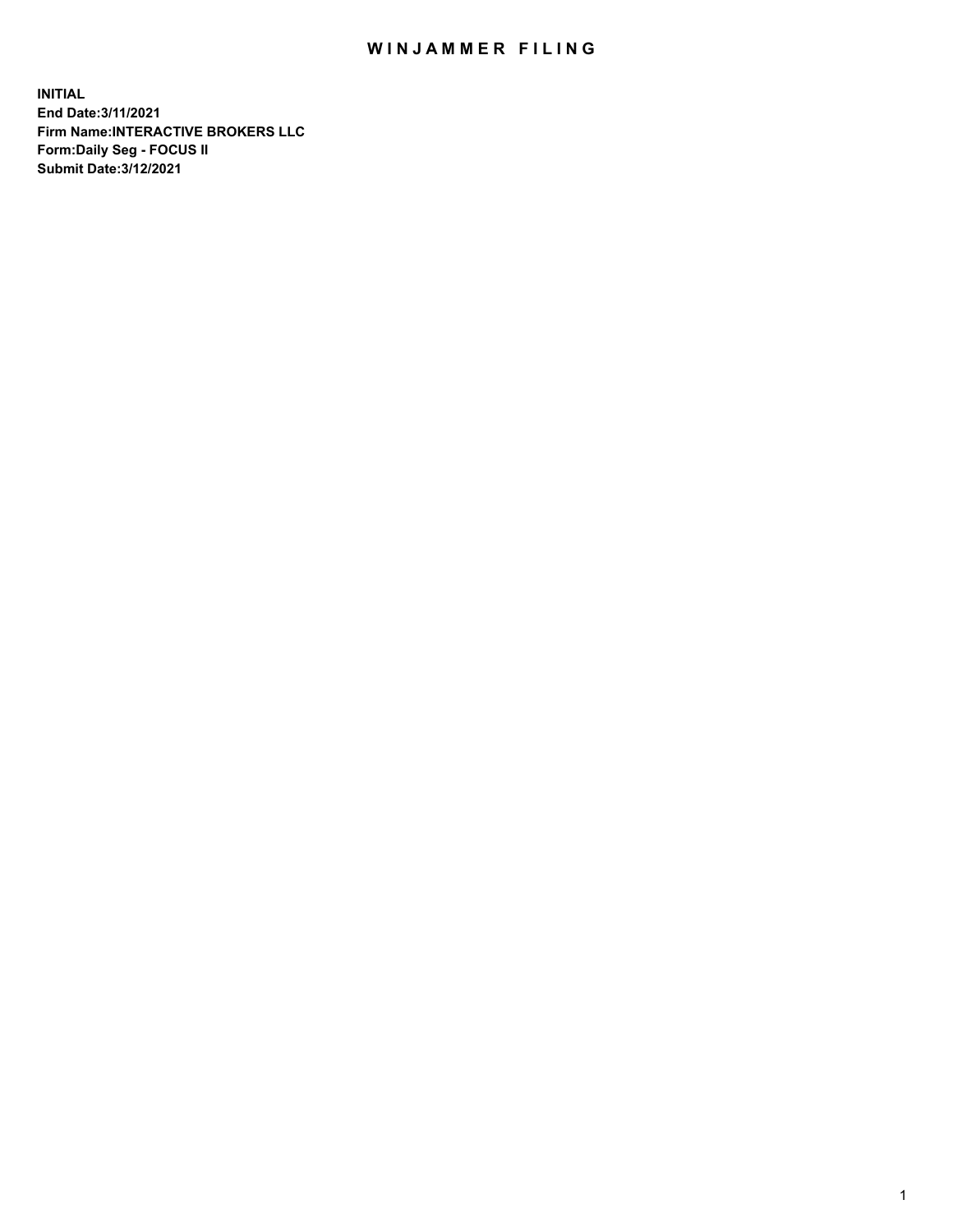**INITIAL End Date:3/11/2021 Firm Name:INTERACTIVE BROKERS LLC Form:Daily Seg - FOCUS II Submit Date:3/12/2021 Daily Segregation - Cover Page**

| Name of Company                                                                                                                                                                                                                                                                                                                | <b>INTERACTIVE BROKERS LLC</b>                                                                  |
|--------------------------------------------------------------------------------------------------------------------------------------------------------------------------------------------------------------------------------------------------------------------------------------------------------------------------------|-------------------------------------------------------------------------------------------------|
| <b>Contact Name</b>                                                                                                                                                                                                                                                                                                            | James Menicucci                                                                                 |
| <b>Contact Phone Number</b>                                                                                                                                                                                                                                                                                                    | 203-618-8085                                                                                    |
| <b>Contact Email Address</b>                                                                                                                                                                                                                                                                                                   | jmenicucci@interactivebrokers.c<br>$om$                                                         |
| FCM's Customer Segregated Funds Residual Interest Target (choose one):<br>a. Minimum dollar amount: ; or<br>b. Minimum percentage of customer segregated funds required:% ; or<br>c. Dollar amount range between: and; or<br>d. Percentage range of customer segregated funds required between:% and%.                         | $\overline{\mathbf{0}}$<br>$\overline{\mathbf{0}}$<br>155,000,000 245,000,000<br>0 <sub>0</sub> |
| FCM's Customer Secured Amount Funds Residual Interest Target (choose one):<br>a. Minimum dollar amount: ; or<br>b. Minimum percentage of customer secured funds required:%; or<br>c. Dollar amount range between: and; or<br>d. Percentage range of customer secured funds required between:% and%.                            | $\overline{\mathbf{0}}$<br>$\overline{\mathbf{0}}$<br>80,000,000 120,000,000<br>0 <sub>0</sub>  |
| FCM's Cleared Swaps Customer Collateral Residual Interest Target (choose one):<br>a. Minimum dollar amount: ; or<br>b. Minimum percentage of cleared swaps customer collateral required:% ; or<br>c. Dollar amount range between: and; or<br>d. Percentage range of cleared swaps customer collateral required between:% and%. | $\overline{\mathbf{0}}$<br><u>0</u><br>0 <sub>0</sub><br>0 <sub>0</sub>                         |

Attach supporting documents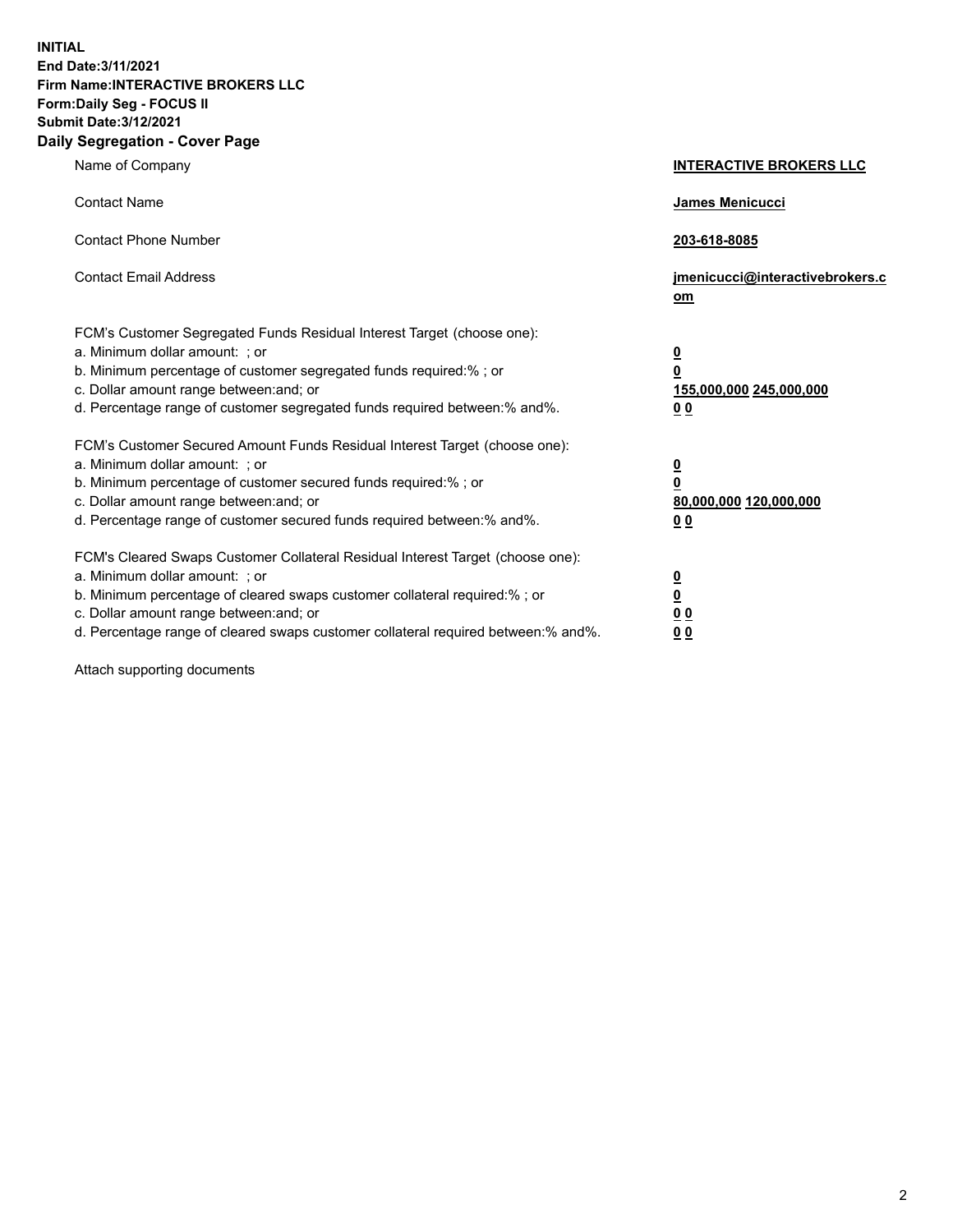## **INITIAL End Date:3/11/2021 Firm Name:INTERACTIVE BROKERS LLC Form:Daily Seg - FOCUS II Submit Date:3/12/2021 Daily Segregation - Secured Amounts**

|     | Daily Segregation - Secured Amounts                                                         |                                  |
|-----|---------------------------------------------------------------------------------------------|----------------------------------|
|     | Foreign Futures and Foreign Options Secured Amounts                                         |                                  |
|     | Amount required to be set aside pursuant to law, rule or regulation of a foreign            | $0$ [7305]                       |
|     | government or a rule of a self-regulatory organization authorized thereunder                |                                  |
| 1.  | Net ledger balance - Foreign Futures and Foreign Option Trading - All Customers             |                                  |
|     | A. Cash                                                                                     | 488,754,432 [7315]               |
|     | B. Securities (at market)                                                                   | $0$ [7317]                       |
| 2.  | Net unrealized profit (loss) in open futures contracts traded on a foreign board of trade   | 8,619,212 [7325]                 |
| 3.  | Exchange traded options                                                                     |                                  |
|     | a. Market value of open option contracts purchased on a foreign board of trade              | 158,652 [7335]                   |
|     | b. Market value of open contracts granted (sold) on a foreign board of trade                | $-6,617$ [7337]                  |
| 4.  | Net equity (deficit) (add lines 1. 2. and 3.)                                               | 497,525,679 [7345]               |
| 5.  | Account liquidating to a deficit and account with a debit balances - gross amount           | 4,634 [7351]                     |
|     | Less: amount offset by customer owned securities                                            | 0 [7352] 4,634 [7354]            |
| 6.  | Amount required to be set aside as the secured amount - Net Liquidating Equity              | 497,530,313 [7355]               |
|     | Method (add lines 4 and 5)                                                                  |                                  |
| 7.  | Greater of amount required to be set aside pursuant to foreign jurisdiction (above) or line | 497,530,313 [7360]               |
|     | 6.                                                                                          |                                  |
|     | FUNDS DEPOSITED IN SEPARATE REGULATION 30.7 ACCOUNTS                                        |                                  |
| 1.  | Cash in banks                                                                               |                                  |
|     |                                                                                             |                                  |
|     | A. Banks located in the United States                                                       | 39,032,414 [7500]                |
| 2.  | B. Other banks qualified under Regulation 30.7                                              | 0 [7520] 39,032,414 [7530]       |
|     | Securities                                                                                  |                                  |
|     | A. In safekeeping with banks located in the United States                                   | 324,960,500 [7540]               |
| 3.  | B. In safekeeping with other banks qualified under Regulation 30.7                          | 0 [7560] 324,960,500 [7570]      |
|     | Equities with registered futures commission merchants<br>A. Cash                            |                                  |
|     |                                                                                             | $0$ [7580]                       |
|     | <b>B.</b> Securities                                                                        | $0$ [7590]                       |
|     | C. Unrealized gain (loss) on open futures contracts                                         | $0$ [7600]                       |
|     | D. Value of long option contracts                                                           | $0$ [7610]                       |
|     | E. Value of short option contracts                                                          | 0 [7615] 0 [7620]                |
| 4.  | Amounts held by clearing organizations of foreign boards of trade                           |                                  |
|     | A. Cash                                                                                     | $0$ [7640]                       |
|     | <b>B.</b> Securities                                                                        | $0$ [7650]                       |
|     | C. Amount due to (from) clearing organization - daily variation                             | $0$ [7660]                       |
|     | D. Value of long option contracts                                                           | $0$ [7670]                       |
|     | E. Value of short option contracts                                                          | 0 [7675] 0 [7680]                |
| 5.  | Amounts held by members of foreign boards of trade                                          |                                  |
|     | A. Cash                                                                                     | 250,572,913 [7700]               |
|     | <b>B.</b> Securities                                                                        | $0$ [7710]                       |
|     | C. Unrealized gain (loss) on open futures contracts                                         | 4,209,729 [7720]                 |
|     | D. Value of long option contracts                                                           | <b>158,652</b> [7730]            |
|     | E. Value of short option contracts                                                          | -6,617 [7735] 254,934,677 [7740] |
| 6.  | Amounts with other depositories designated by a foreign board of trade                      | 0 [7760]                         |
| 7.  | Segregated funds on hand                                                                    | $0$ [7765]                       |
| 8.  | Total funds in separate section 30.7 accounts                                               | 618,927,591 [7770]               |
| 9.  | Excess (deficiency) Set Aside for Secured Amount (subtract line 7 Secured Statement         | 121,397,278 [7380]               |
|     | Page 1 from Line 8)                                                                         |                                  |
| 10. | Management Target Amount for Excess funds in separate section 30.7 accounts                 | 80,000,000 [7780]                |
| 11. | Excess (deficiency) funds in separate 30.7 accounts over (under) Management Target          | 41,397,278 [7785]                |
|     |                                                                                             |                                  |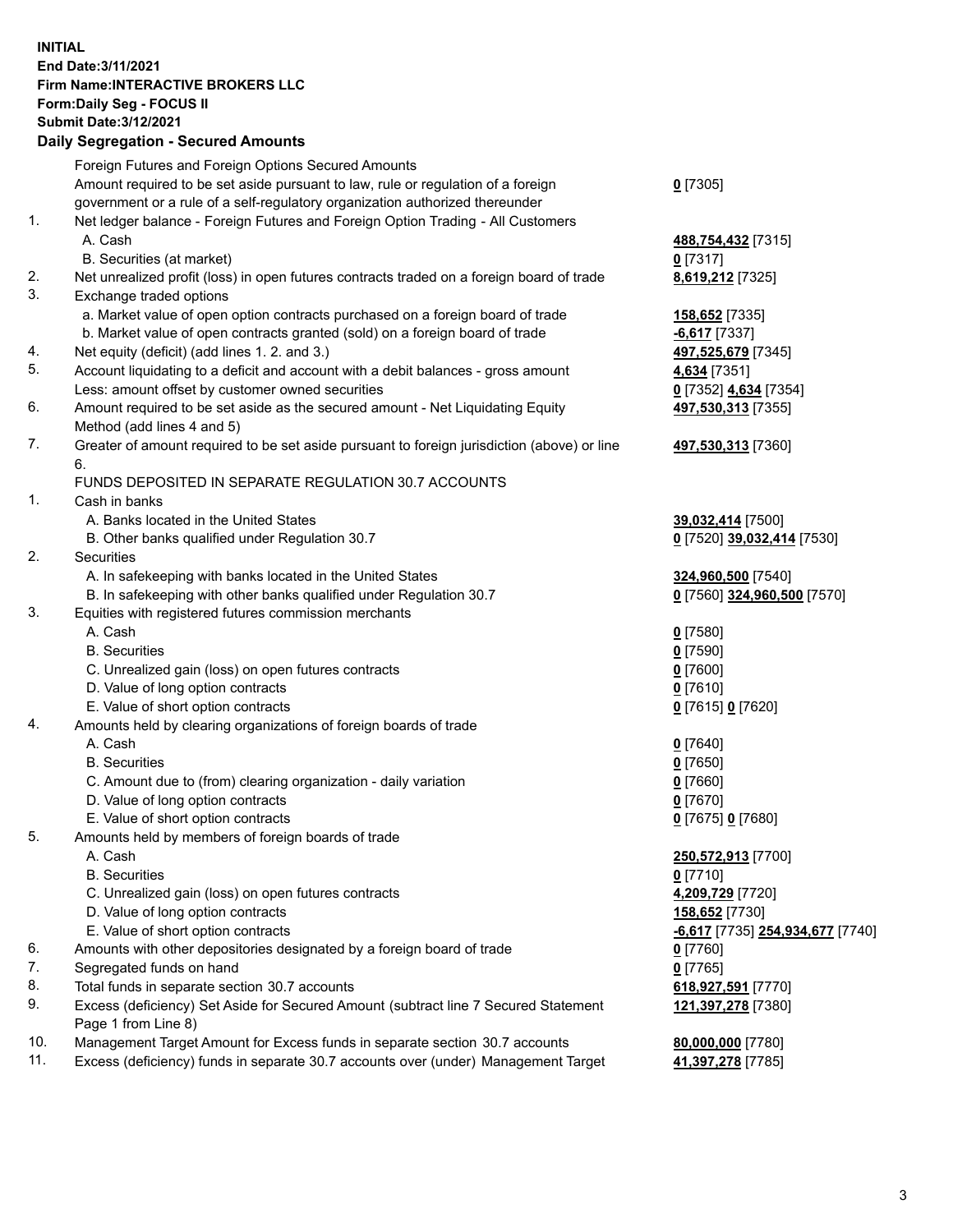**INITIAL End Date:3/11/2021 Firm Name:INTERACTIVE BROKERS LLC Form:Daily Seg - FOCUS II Submit Date:3/12/2021 Daily Segregation - Segregation Statement** SEGREGATION REQUIREMENTS(Section 4d(2) of the CEAct) 1. Net ledger balance A. Cash **6,268,140,951** [7010] B. Securities (at market) **0** [7020] 2. Net unrealized profit (loss) in open futures contracts traded on a contract market **282,819,861** [7030] 3. Exchange traded options A. Add market value of open option contracts purchased on a contract market **318,720,950** [7032] B. Deduct market value of open option contracts granted (sold) on a contract market **-273,318,102** [7033] 4. Net equity (deficit) (add lines 1, 2 and 3) **6,596,363,660** [7040] 5. Accounts liquidating to a deficit and accounts with debit balances - gross amount **3,114,476** [7045] Less: amount offset by customer securities **0** [7047] **3,114,476** [7050] 6. Amount required to be segregated (add lines 4 and 5) **6,599,478,136** [7060] FUNDS IN SEGREGATED ACCOUNTS 7. Deposited in segregated funds bank accounts A. Cash **2,426,432,020** [7070] B. Securities representing investments of customers' funds (at market) **1,954,349,455** [7080] C. Securities held for particular customers or option customers in lieu of cash (at market) **0** [7090] 8. Margins on deposit with derivatives clearing organizations of contract markets A. Cash **503,147,198** [7100] B. Securities representing investments of customers' funds (at market) **1,867,531,101** [7110] C. Securities held for particular customers or option customers in lieu of cash (at market) **0** [7120] 9. Net settlement from (to) derivatives clearing organizations of contract markets **31,915,645** [7130] 10. Exchange traded options A. Value of open long option contracts **318,583,540** [7132] B. Value of open short option contracts **-273,212,359** [7133] 11. Net equities with other FCMs A. Net liquidating equity **0** [7140] B. Securities representing investments of customers' funds (at market) **0** [7160] C. Securities held for particular customers or option customers in lieu of cash (at market) **0** [7170] 12. Segregated funds on hand **0** [7150] 13. Total amount in segregation (add lines 7 through 12) **6,828,746,600** [7180] 14. Excess (deficiency) funds in segregation (subtract line 6 from line 13) **229,268,464** [7190] 15. Management Target Amount for Excess funds in segregation **155,000,000** [7194]

16. Excess (deficiency) funds in segregation over (under) Management Target Amount Excess

**74,268,464** [7198]